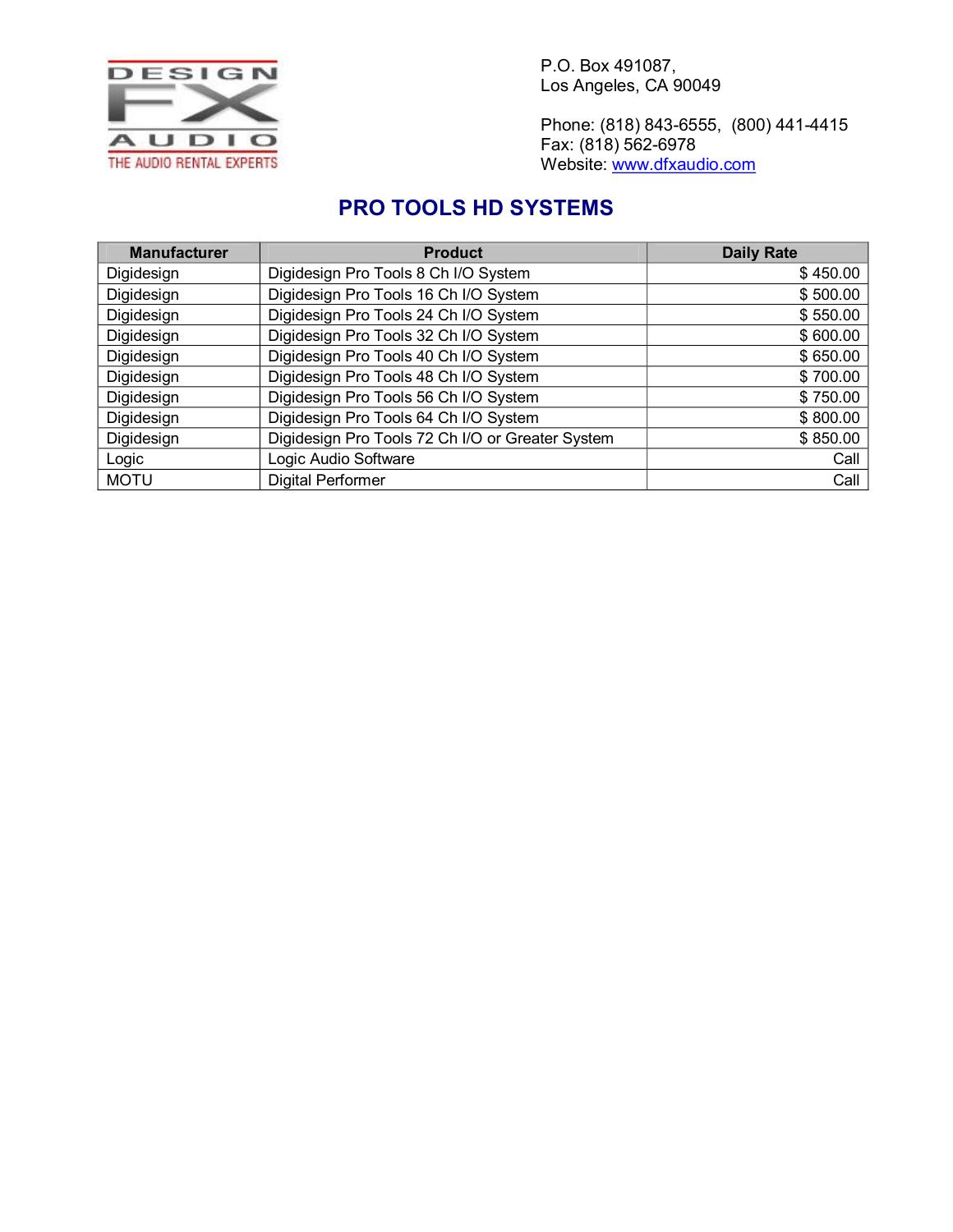

Phone: (818) 843-6555, (800) 441-4415 Fax: (818) 562-6978 Website: [www.dfxaudio.com](http://www.dfxaudio.com/)

# **SYNC/CLOCK**

| <b>Manufacturer</b> | <b>Product</b>              | <b>Daily Rate</b> |
|---------------------|-----------------------------|-------------------|
| Digidesign          | Sync I/O                    | \$40.00           |
| Apogee              | <b>Big Ben Master Clock</b> | \$40.00           |
| Emagic              | Unitor8 MIDI Sync           | \$30.00           |
| <b>MOTU</b>         | MTP-AV MIDI Sync (USB only) | \$25.00           |
| Aardsync            | or II                       | \$10.00           |
| Horita              | <b>Blackburst Generator</b> | \$10.00           |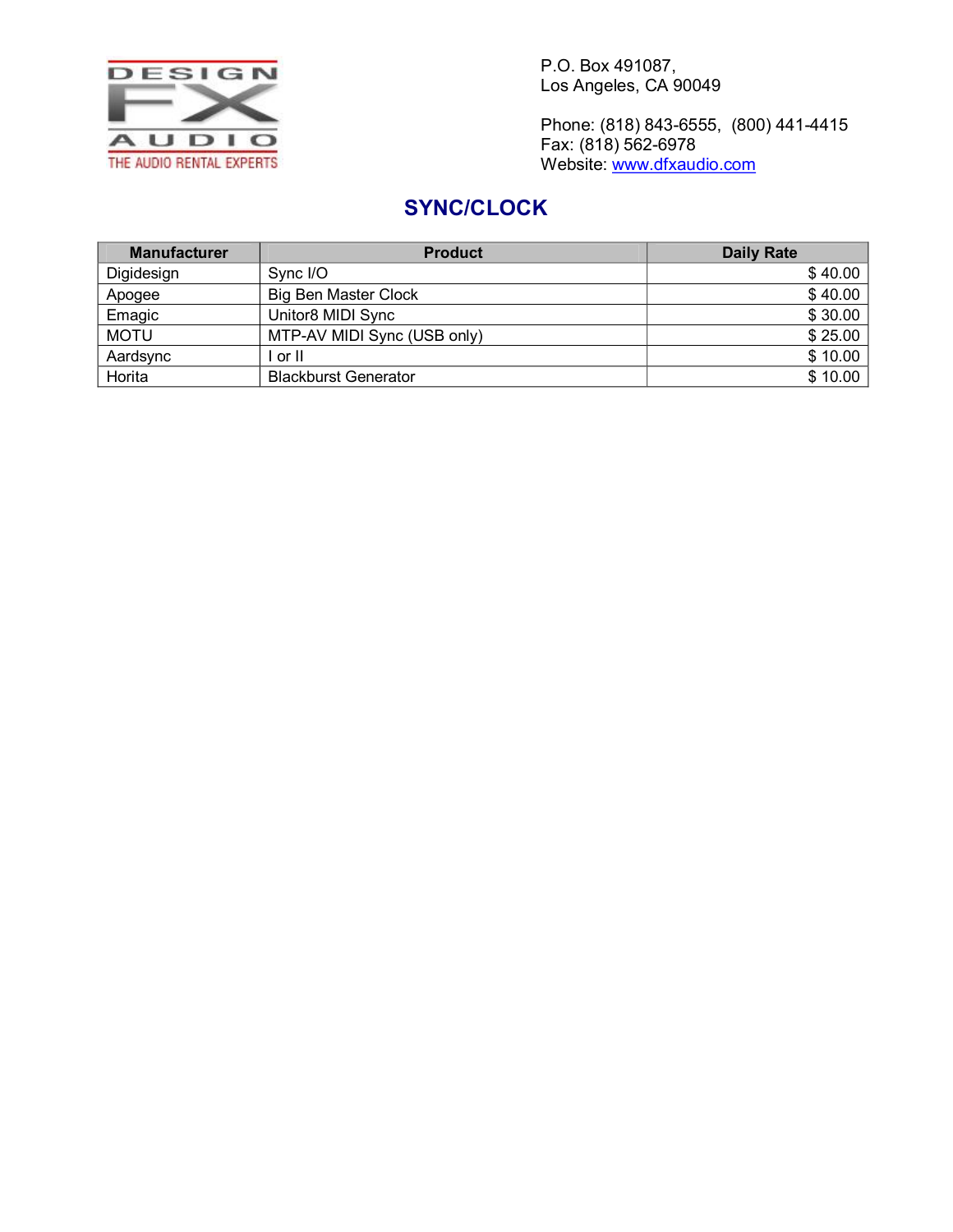

Phone: (818) 843-6555, (800) 441-4415 Fax: (818) 562-6978 Website: [www.dfxaudio.com](http://www.dfxaudio.com/)

## **PLUGINS**

| <b>Manufacturer</b> | <b>Product</b>                  | <b>Daily Rate</b> |
|---------------------|---------------------------------|-------------------|
| Access              | Access Virus Indigo             | Call              |
| Antares             | AutoTune 4                      | Call              |
| Aphex               | Aural Exciter & Big Bottom Pro  | Call              |
| <b>Bomb Factory</b> | BF-3A                           | Call              |
| <b>Bomb Factory</b> | <b>Classic Compressors</b>      | Call              |
| <b>Bomb Factory</b> | <b>Cosmonaut Voice</b>          | Call              |
| <b>Bomb Factory</b> | Fairchild 660 & 670             | Call              |
| <b>Bomb Factory</b> | <b>JOEMEEK Bundle</b>           | Call              |
| <b>Bomb Factory</b> | MoogerFooger Bundle             | Call              |
| <b>Bomb Factory</b> | <b>Pultec Bundle</b>            | Call              |
| <b>Bomb Factory</b> | SansAmp PSA-1                   | Call              |
| <b>Bomb Factory</b> | <b>Slightly Rude Compressor</b> | Call              |
| <b>Bomb Factory</b> | Tel-Ray Variable Delay          | Call              |
| <b>Bomb Factory</b> | Voce Bundle                     | Call              |
| Focusrite           | Focusrite d2/d3                 | Call              |
| Digidesign          | D-Fi                            | Call              |
| Digidesign          | Digitranslator                  | Call              |
| Digidesign          | <b>DINR</b>                     | Call              |
| Drawmer             | <b>Drawmer Dynamics</b>         | Call              |
| Eventide            | H949Harmonizer                  | Call              |
| Digidesign          | Impact                          | Call              |
| Digidesign          | Line 6 Amp Farm/Echo Farm       | Call              |
| Digidesign          | Maxim                           | Call              |
| Audio Ease          | Altiverb 6 XL                   | Call              |
| <b>McDSP</b>        | Analog Channel                  | Call              |
| <b>McDSP</b>        | Channel G                       | Call              |
| <b>McDSP</b>        | <b>Compressor Bank</b>          | Call              |
| <b>McDSP</b>        | <b>Chrome Tone</b>              | Call              |
| <b>McDSP</b>        | MC2000                          | Call              |
| Massenburg          | MDW EQ                          | Call              |
| <b>Crane Song</b>   | Phoenix                         | Call              |
| Digidesign          | Reverb One                      | Call              |
| Digidesign          | <b>ReVibe</b>                   | Call              |
| Sony Oxford         | Sony Oxford EQ                  | Call              |
| Soundtoys           | Soundblender                    | Call              |
| Digidesign          | Bruno/Reso                      | Call              |
| Digidesign          | Smack!                          | Call              |
| Soundtoys           | Speed                           | Call              |
| Digidesign          | Synchronic                      | Call              |
| T.C. Lectronics     | TC Master X3                    | Call              |
| Trillium Lane Labs  | <b>Trillium Labs Bundle</b>     | Call              |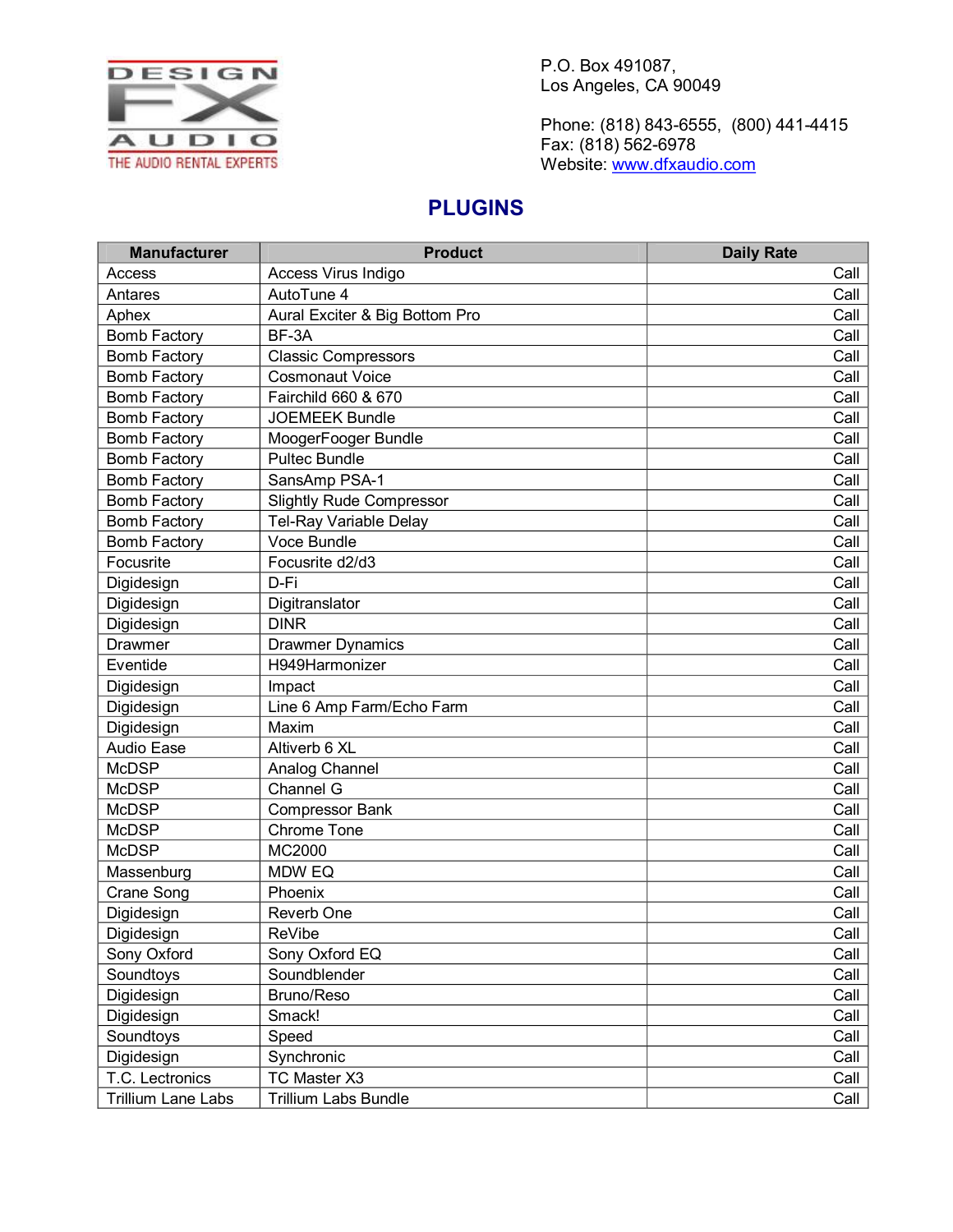

Phone: (818) 843-6555, (800) 441-4415 Fax: (818) 562-6978 Website: [www.dfxaudio.com](http://www.dfxaudio.com/)

| <b>URS</b>   | URS A10/N12              | Call |
|--------------|--------------------------|------|
| Waves        | Waves (Platinum/Diamond) | Call |
| Serato       | Pitch'n Time             | Call |
| Digidesign   | SoundReplacer            | Call |
| <b>McDSP</b> | FilterBank               | Call |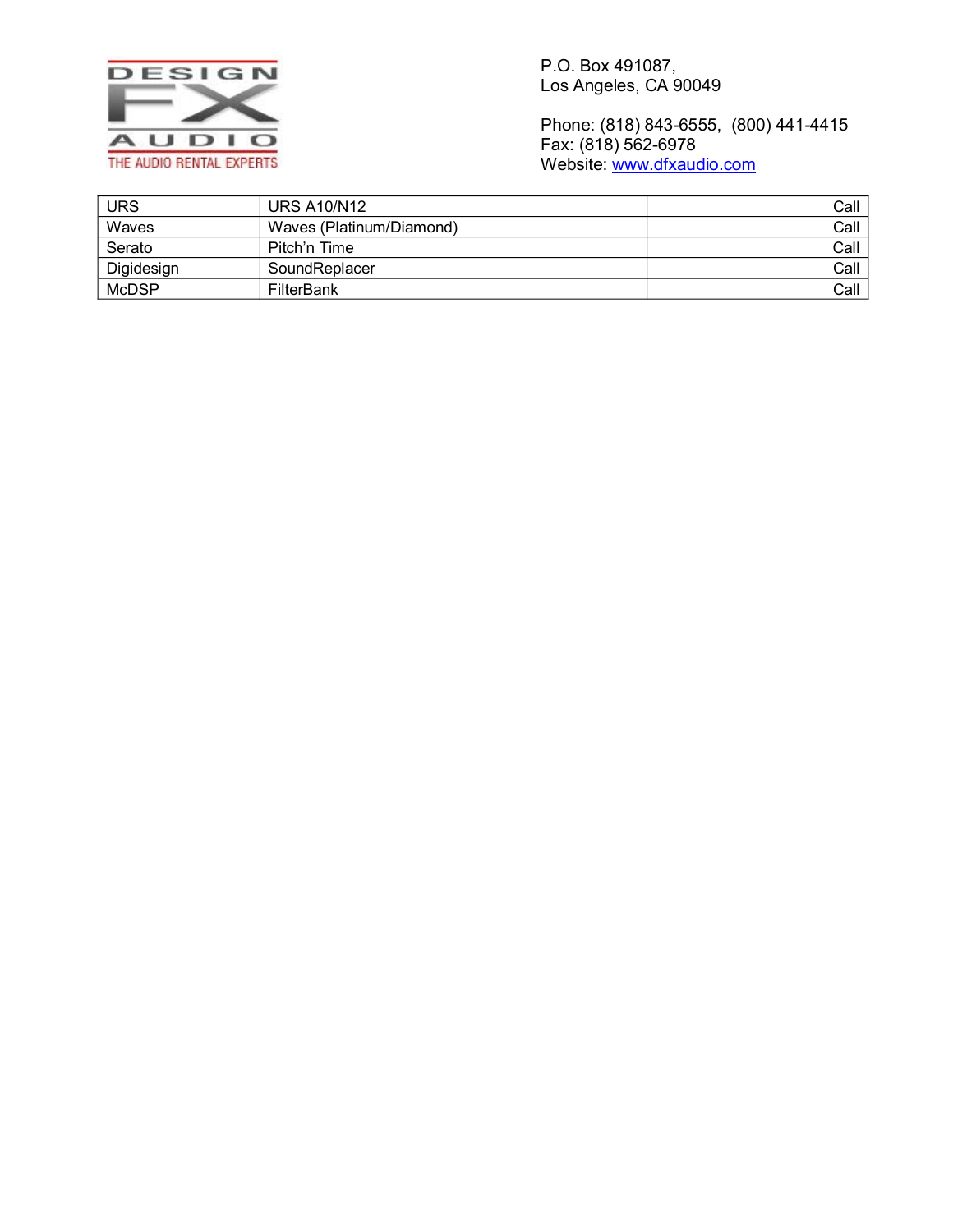

Phone: (818) 843-6555, (800) 441-4415 Fax: (818) 562-6978 Website: [www.dfxaudio.com](http://www.dfxaudio.com/)

## **AUDIO HARNESSES**

| <b>Manufacturer</b> | <b>Product</b>                               | <b>Daily Rate</b> |
|---------------------|----------------------------------------------|-------------------|
| DFX                 | DB 25 -> MXLR 8 Ch Analog Harness            | \$12.50           |
| <b>DFX</b>          | DB 25 -> FXLR 8 Ch Analog Harness            | \$12.50           |
| <b>DFX</b>          | DB 25 -> 1/4" Balanced 8 Ch Analog Harness   | \$12.50           |
| <b>DFX</b>          | DB 25 -> TT 8 Ch Analog Harness              | \$12.50           |
| <b>DFX</b>          | Elco (90 pin) -> DB 25 24 Ch Harness         | \$25.00           |
| <b>DFX</b>          | Elco (120 pin HARP) -> DB 25 24 Ch Harness   | \$25.00           |
| <b>DFX</b>          | AES DB25 -> M/FXLR 8 Ch Harness              | \$25.00           |
| <b>DFX</b>          | TDIF 8 Ch Harness (Tascam Digital InterFace) | \$10.00           |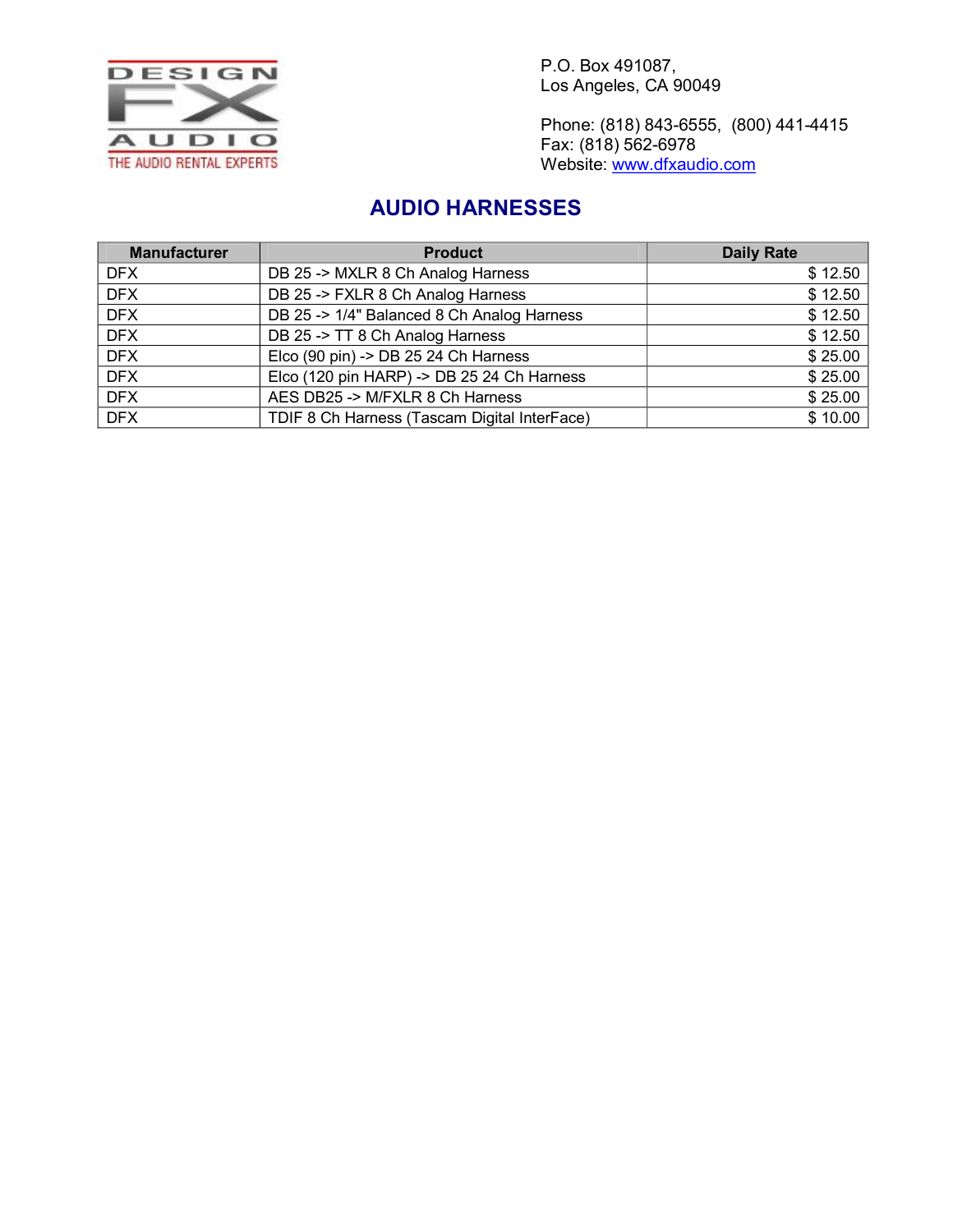

Phone: (818) 843-6555, (800) 441-4415 Fax: (818) 562-6978 Website: [www.dfxaudio.com](http://www.dfxaudio.com/)

# **STORAGE**

| <b>Manufacturer</b> | <b>Product</b>                                 | Daily Rate |
|---------------------|------------------------------------------------|------------|
|                     | Firewire Drives (120 Gig or Higher)            | Call       |
|                     | <b>SCSI Drives</b>                             | Call       |
| Sonv                | Sony AIT 8mm Tape Backup drive (AIT 1, 2 or 3) | \$40.00    |
| Quantum             | Quantum DLT 8000 Tape Backup Drive             | \$50.00    |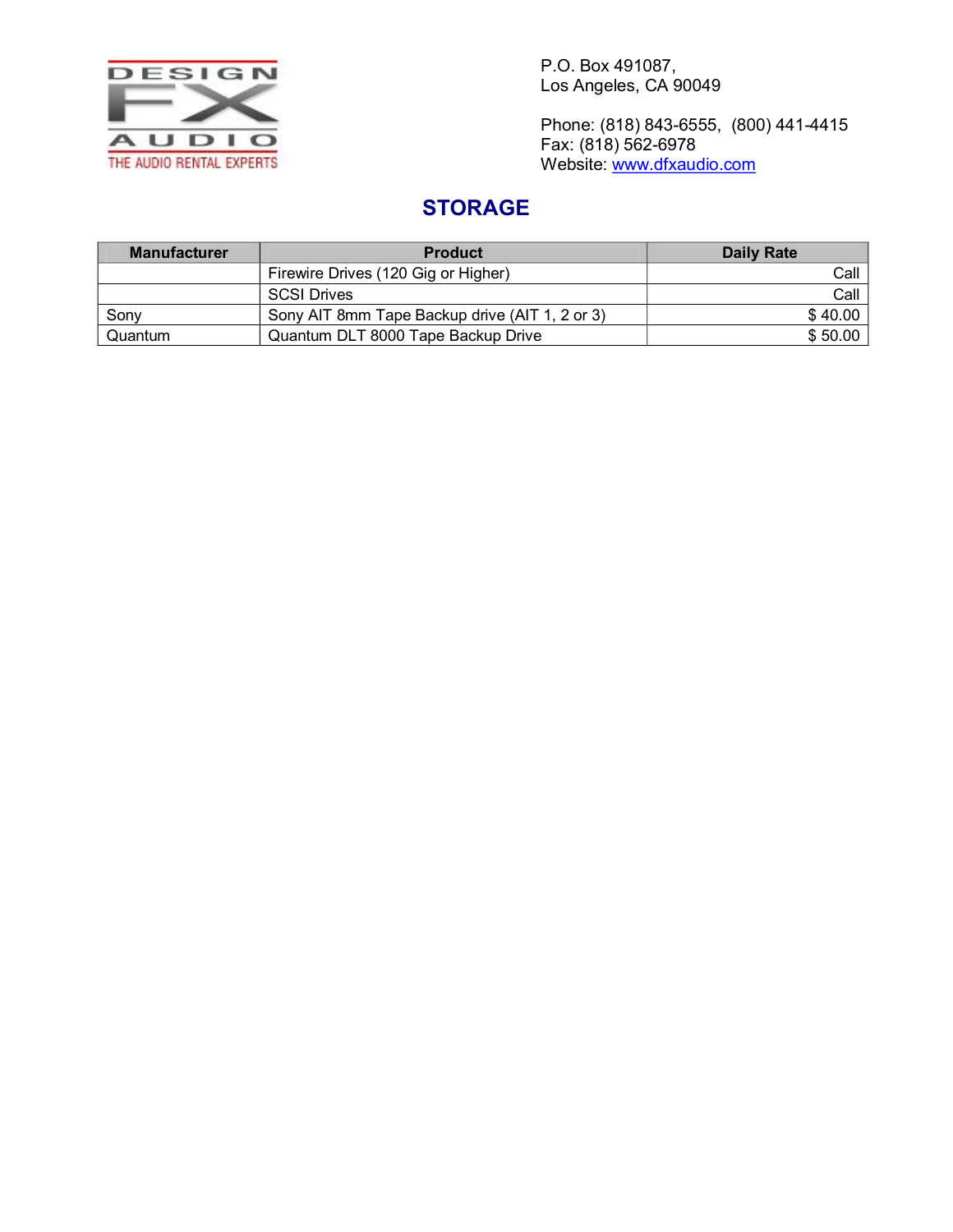

Phone: (818) 843-6555, (800) 441-4415 Fax: (818) 562-6978 Website: [www.dfxaudio.com](http://www.dfxaudio.com/)

#### **SYSTEMS COMPONENTS**

| <b>Manufacturer</b> | <b>Product</b>                         | <b>Daily Rate</b> |
|---------------------|----------------------------------------|-------------------|
| Digidesign          | 192 HD 8 Ch Interface                  | \$75.00           |
| Digidesign          | 192 Digital I/O Expansion Card         | \$25.00           |
| Digidesign          | 192 Analog OUTPUT Expansion Card       | \$25.00           |
| Digidesign          | 192 Analog INPUT Expansion Card        | \$25.00           |
| Digidesign          | <b>HD Core Card</b>                    | \$125.00          |
| Digidesign          | <b>HD Accel Card</b>                   | \$100.00          |
| Digidesign          | <b>HD Process Card</b>                 | \$75.00           |
| Apple               | G5 Computer w/2.5 GHz Memory (minimum) | \$150.00          |
| Apple               | Cinema Display 22" - 23" (ADC)         | \$75.00           |
| Apple               | Studio Display 17"                     | \$50.00           |
| Sony                | 23" Computer Monitor (DVI)             | \$75.00           |
| Sony                | 20" Computer Monitor (DVI)             | \$50.00           |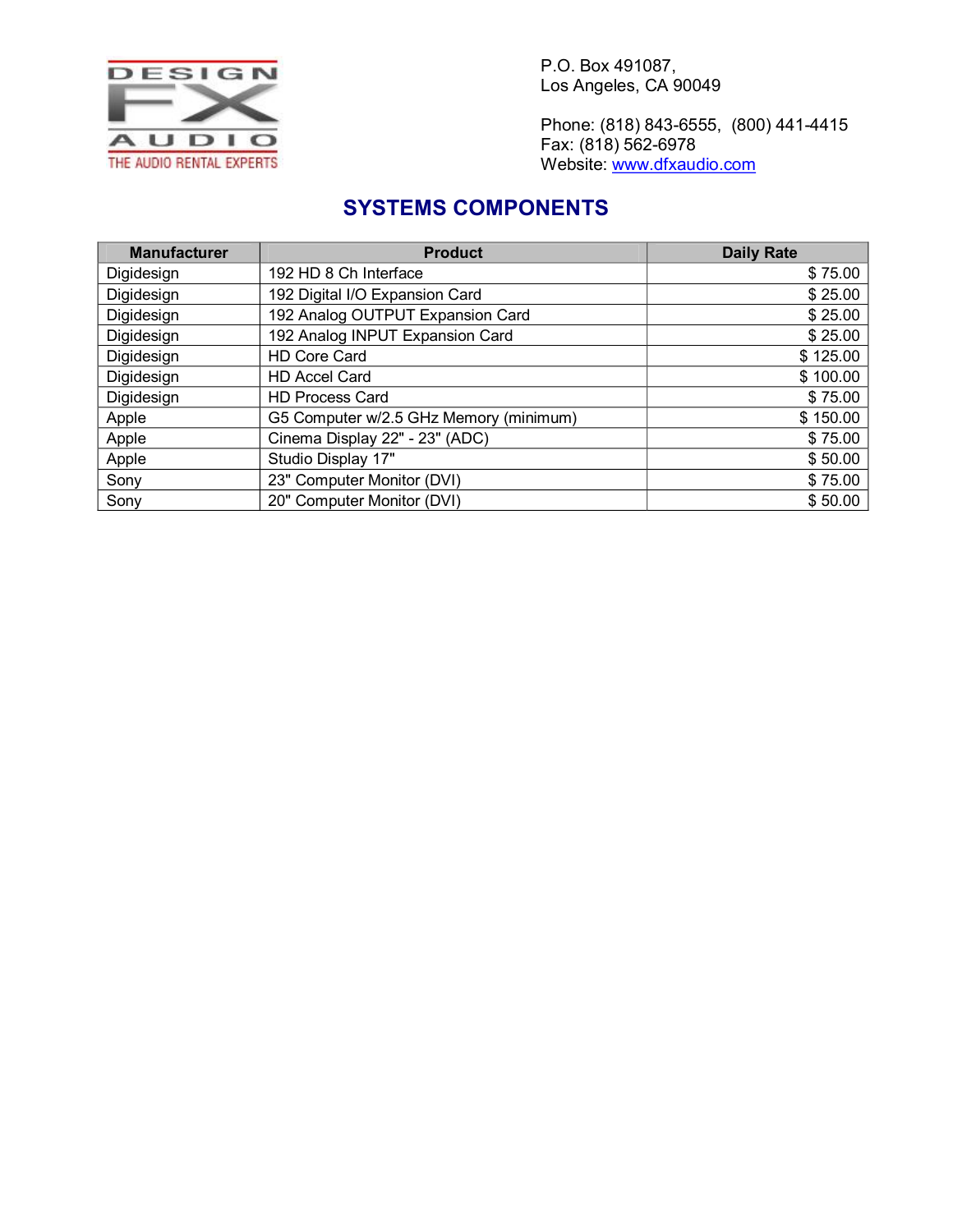

Phone: (818) 843-6555, (800) 441-4415 Fax: (818) 562-6978 Website: [www.dfxaudio.com](http://www.dfxaudio.com/)

# **DIGITAL VIDEO**

| <b>Manufacturer</b> | <b>Product</b>                           | Daily Rate |
|---------------------|------------------------------------------|------------|
|                     | ADVC100/110 DV Converter (Firewire)      | \$20.00    |
| Aurora              | Ignitor Digital Video Capture Card (PCI) | \$20.00    |
| Aurora              | Fuse Digital Video Capture Card (PCI)    | \$20.00    |
| Various             | Video Monitor 17" - 19" Flat screen      | \$25.00    |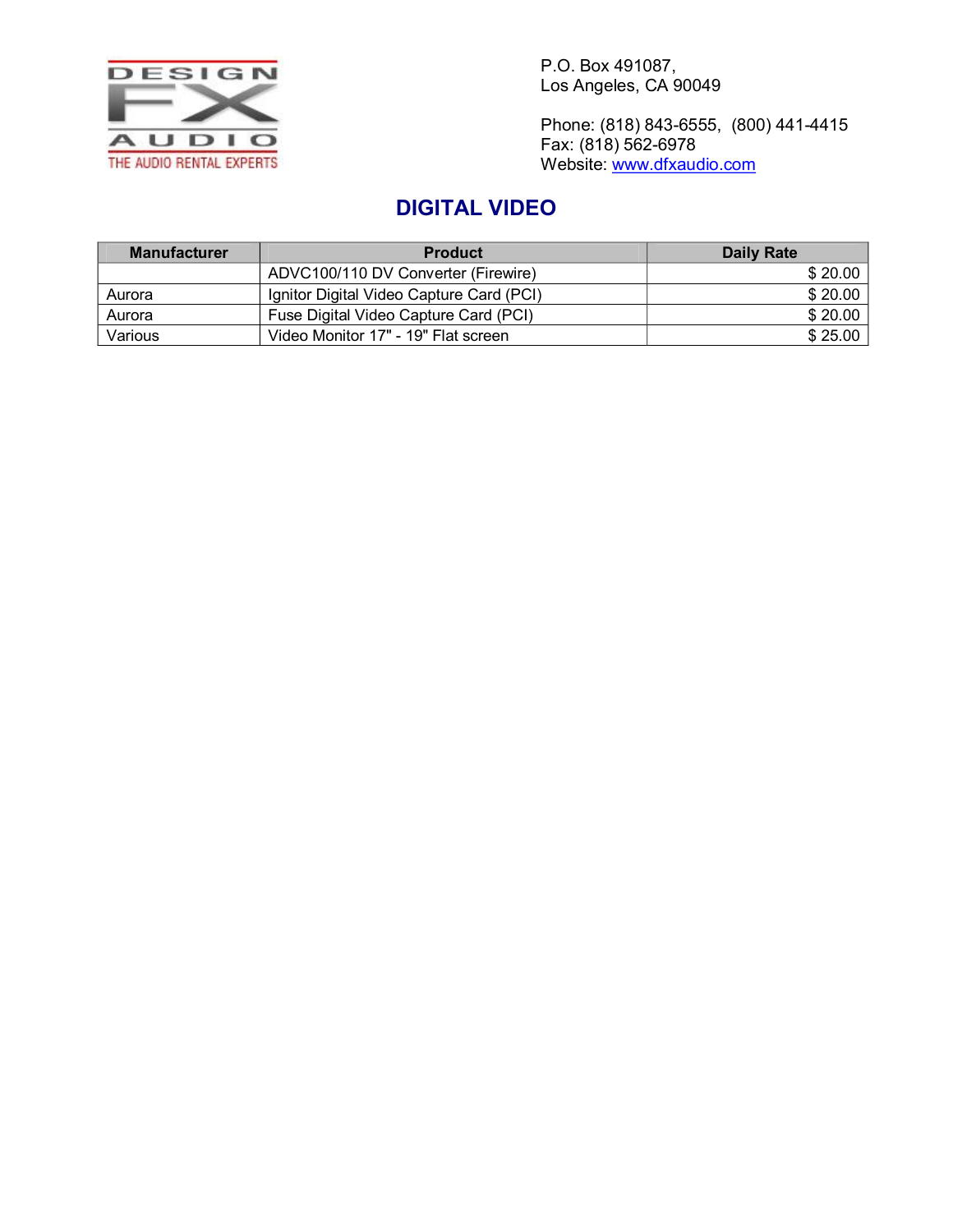

Phone: (818) 843-6555, (800) 441-4415 Fax: (818) 562-6978 Website: [www.dfxaudio.com](http://www.dfxaudio.com/)

#### **AUDIO MONITORING**

| <b>Manufacturer</b> | <b>Product</b>                            | <b>Daily Rate</b> |
|---------------------|-------------------------------------------|-------------------|
| Mackie              | Mackie 1604 VLZ Pro 16 Ch Mixer           | \$30.00           |
| Behringer           | Behringer 16 Ch Rack Mountable Line Mixer | \$10.00           |
| Digidesign          | RM-1, RM-2 Analog/Digital Monitors        | \$100.00/pair     |
| Mackie              | Mackie "Big Knob" Studio Command System   | \$15.00           |
| Mackie              | Mackie HR824 Speakers (pair)              | \$50/pair         |
| Event               | Event 20/20 Speakers (pair)               | \$25/pair         |
| Yamaha              | Yamaha MSP5A Powered Desktop Speakers     | \$25.00           |
| Sony                | Sony MDR-7506 Headphones                  | \$10.00           |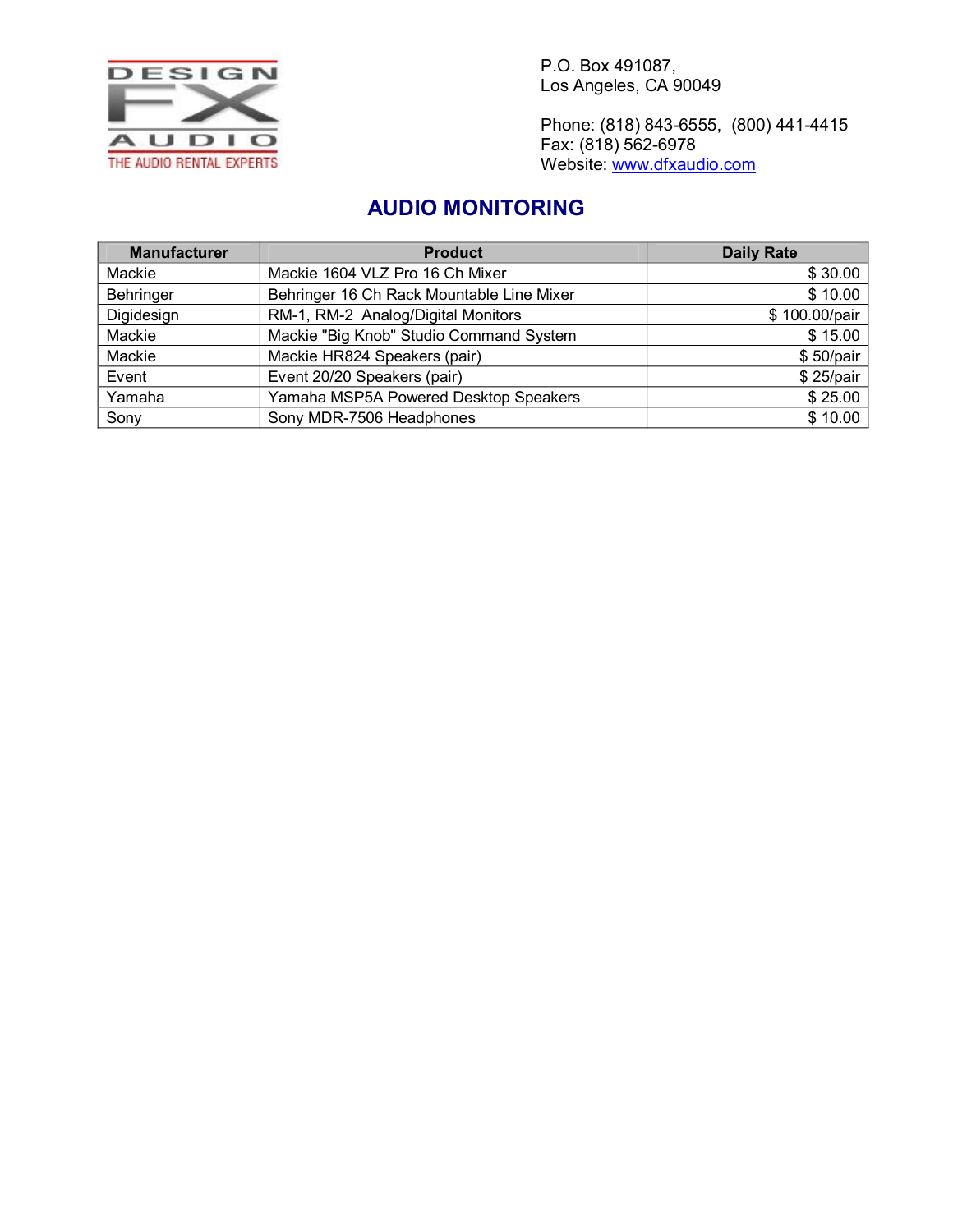

Phone: (818) 843-6555, (800) 441-4415 Fax: (818) 562-6978 Website: [www.dfxaudio.com](http://www.dfxaudio.com/)

# **OPTIONAL INTERFACES**

| <b>Manufacturer</b> | <b>Product</b>                         | <b>Daily Rate</b> |
|---------------------|----------------------------------------|-------------------|
| Apogee              | Apogee Rosetta 800 192k Interface      | \$75.00           |
| Apogee              | Apogee DA16X 192k Interface            | \$75.00           |
| Apogee              | Apogee AD16X 192k Interface            | \$75.00           |
| <b>MOTU</b>         | MOTU 2408mk3 Interface w/ PCI 424 Card | \$40.00           |
| <b>MOTU</b>         | MOTU 24 I/O Interface w/ PCI 424 Card  | \$40.00           |
| <b>MOTU</b>         | <b>MOTU 896 Firewire Interface</b>     | \$40.00           |
| Digidesign          | Digidesign 002 Firewire Interface      | \$35.00           |
| <b>Mbox</b>         | Mbox 2 USB Interface                   | \$25.00           |